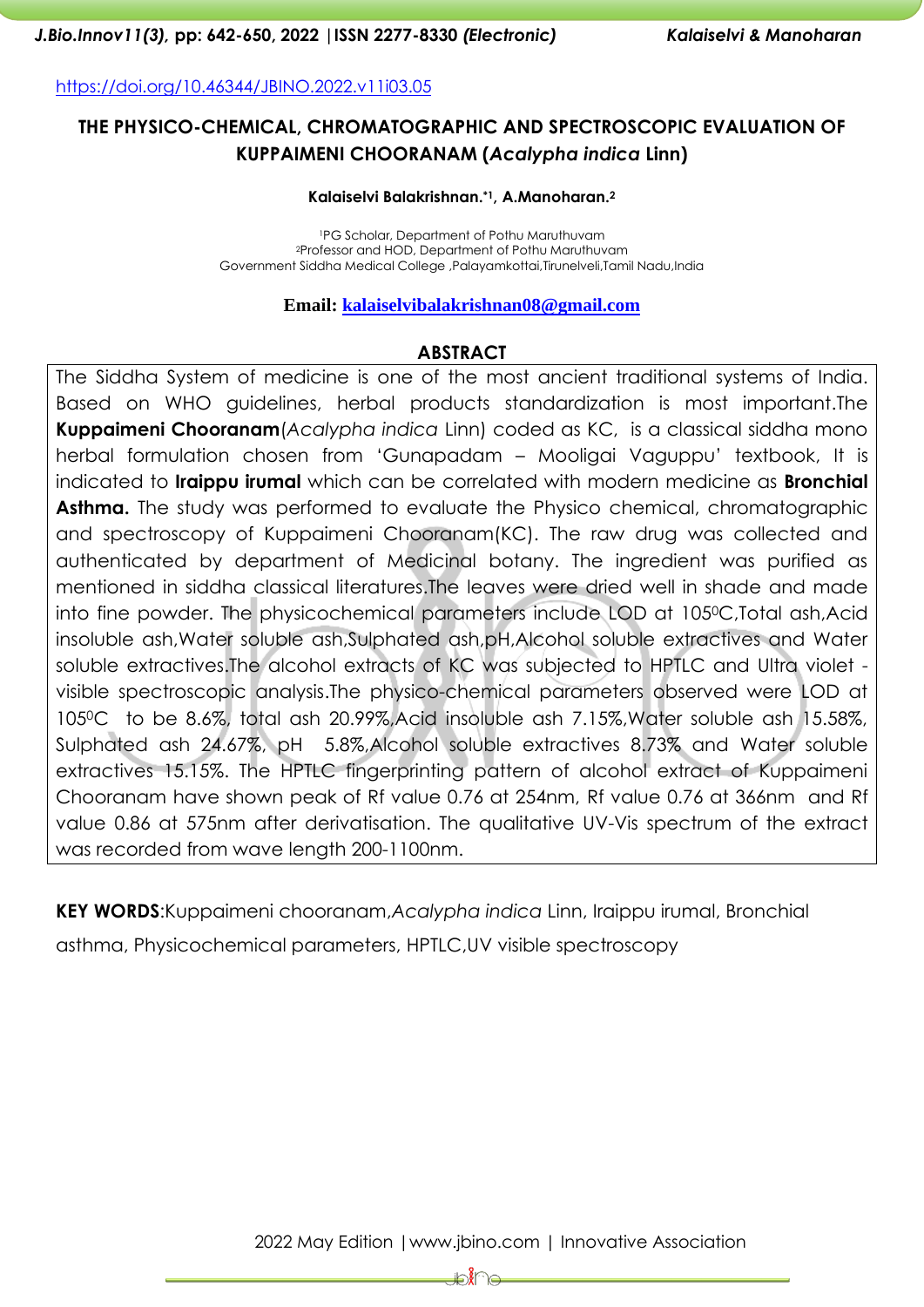### **INTRODUCTION**

The Siddha system of medicine is mainly practiced mainly in southern parts of India. **Kuppaimeni Chooranam** (*Acalypha indic*a Linn) is a mono herbal formulation. [7,8]Herbs are used as a natural remedy for the management of Bronchial asthma.*Acalypha indica* Linn(Family:Euphorbiaceae) is a weed widely distributed throughout the plains of India.It has been reported to be useful in treating Asthma and respiratory disorders.[1,2,3,6,9] Seven cyanopyridone derivatives (Acalyphin, Epiacalyphin, Noracalyphin, Epinoracalyphin, Acalyphin amide,Epiacalyphin amide cycloside,ar-Acalyphidone and one coreesponding seco compound (seco-Acalyphin) have been isolated from methanolic extract of *Acalypha indica* Linn leaves.<sup>[4]</sup>The physicochemical analysis is useful to establish the authenticity of crude drug.The High performance thin layer chromatographic technique(HPTLC) is sensitive and reliable and this method has been developed for qualitative determination of pharmacologically important active constituents.[5]

# **MATERIALS AND METHODS**

The plant *Acalypha indica* Linn were collected from in and around Palayamkottai and authenticated by the Department of Medicinal botany, Government Siddha Medical College,Palayamkottai. The Leaves of the plant were dried in shade, powdered and stored in air tight containers.

# **PHYSICO-CHEMICAL ANALYSIS**

The physico chemical parameters like determination of LOD at 1050C,Total ash,Acid insoluble ash,Water soluble

ash,Sulphated ash,pH,Volatile oil,Alcohol soluble extractives and Water soluble extractives were carried out by standard methods.[10]

# **HIGH PERFORMANCE THIN LAYER CHROMATOGRAPHY (HPTLC) STUDIES Developing solvent system**:

A number of solvent systems were tried and a system which gave the maximum resolution was selected as the solvent system for the extract. The optimum separations of constituents were achieved using the specified solvent system.

### **Sample application** :

The extracts were applied as different tracks of different concentrations of width 8 mm each on silica gel 60  $F_{254}$  precoated aluminium sheets through CAMAG micro litre syringe using Automatic TLC Sampler 4 (ATS4).

# **Development of chromatogram** :

After sample application the plate was introduced vertically in a CAMAG developing chamber (10 cm × 10 cm) pre-saturated with the mobile phase selected.

### **Documentation** :

The developed chromatogram was air dried to evaporate solvents from the plate and the plate was kept in CAMAG Vizualizer and the images were captured under UV light at 254 nm and 366 nm.

### **Densitometry** :

The plate was scanned at 254 nm and 366 nm using TLC Scanner 4 and the finger print profiles were documented. The R<sub>f</sub> values and finger print data were

2022 May Edition |www.jbino.com | Innovative Association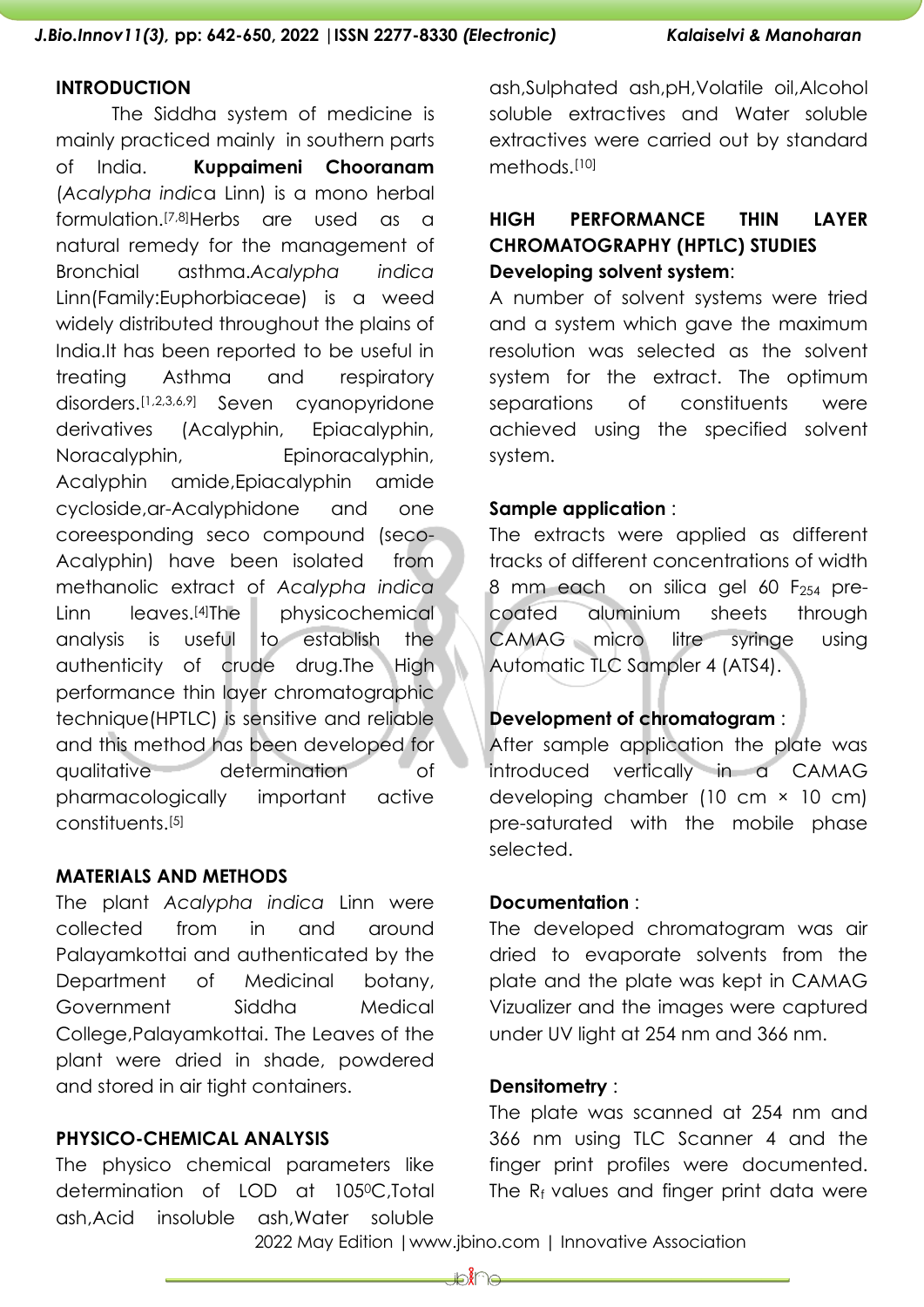recorded with win CATS software associated with the scanner.

# **Post chromatographic derivatisation**:

The plate was derivatised using vanillinsulphuric acid reagent, heated at 105<sup>0</sup> C by placing on CAMAG TLC plate heater till the colour of the bands appeared. Then the plate was visualized under white light and the chromatograms were documented. The plate was scanned at 575 nm and the  $R_f$  values and finger print data were documented.

# **ULTRA VIOLET-VISIBLE (UV-VIS) SPECTROSCOPY**

The alcohol extract of the drug was subjected to Ultra Violet-Visible spectroscopic analysis. The extract was scanned at wave length ranging from 200 to 1100 nm using UV/VIS spectrophotometer (Model: UV3120) and the characteristic peaks were detected and recorded.

## **RESULTS AND DISCUSSION**

The physico-chemical data obtained for the Kuppaimeni Chooranam are given in Table 1.

| Sl. No. | <b>Tests</b>                | <b>Result in %</b> |  |
|---------|-----------------------------|--------------------|--|
|         | LOD at $105^{\circ}$ C      | 8.6                |  |
| 2       | <b>Total Ash</b>            | 20.99              |  |
| 3       | Acid insoluble ash          | 7.15               |  |
| 4       | Water soluble ash           | 15.58              |  |
| 5       | Sulphated ash               | 24.67              |  |
| 6       | pH (4 % water extract)      | 5.8                |  |
| 7       | Volatile oil                | Nil                |  |
| 8       | Alcohol soluble extractives | 8.73               |  |
| Q       | Water soluble extractives   | 15.15              |  |
|         |                             |                    |  |

#### **Table 1**:**Physico- chemical parameters of Kuppaimeni Chooranam**

The physico-chemical parameters observed in Table 1 were LOD at 1050C to be 8.6%, total ash 20.99%,Acid insoluble ash 7.15%,Water soluble ash 15.58%, Sulphated ash 24.67%, pH 5.8%,Alcohol soluble extractives 8.73% and Water soluble extractives 15.15%.

HPTLC study can be considered as an important tool in routine drug analysis . In the present study HPTLC finger printing is used as a parameter for standardisation of the samples.

₽Î∩⊖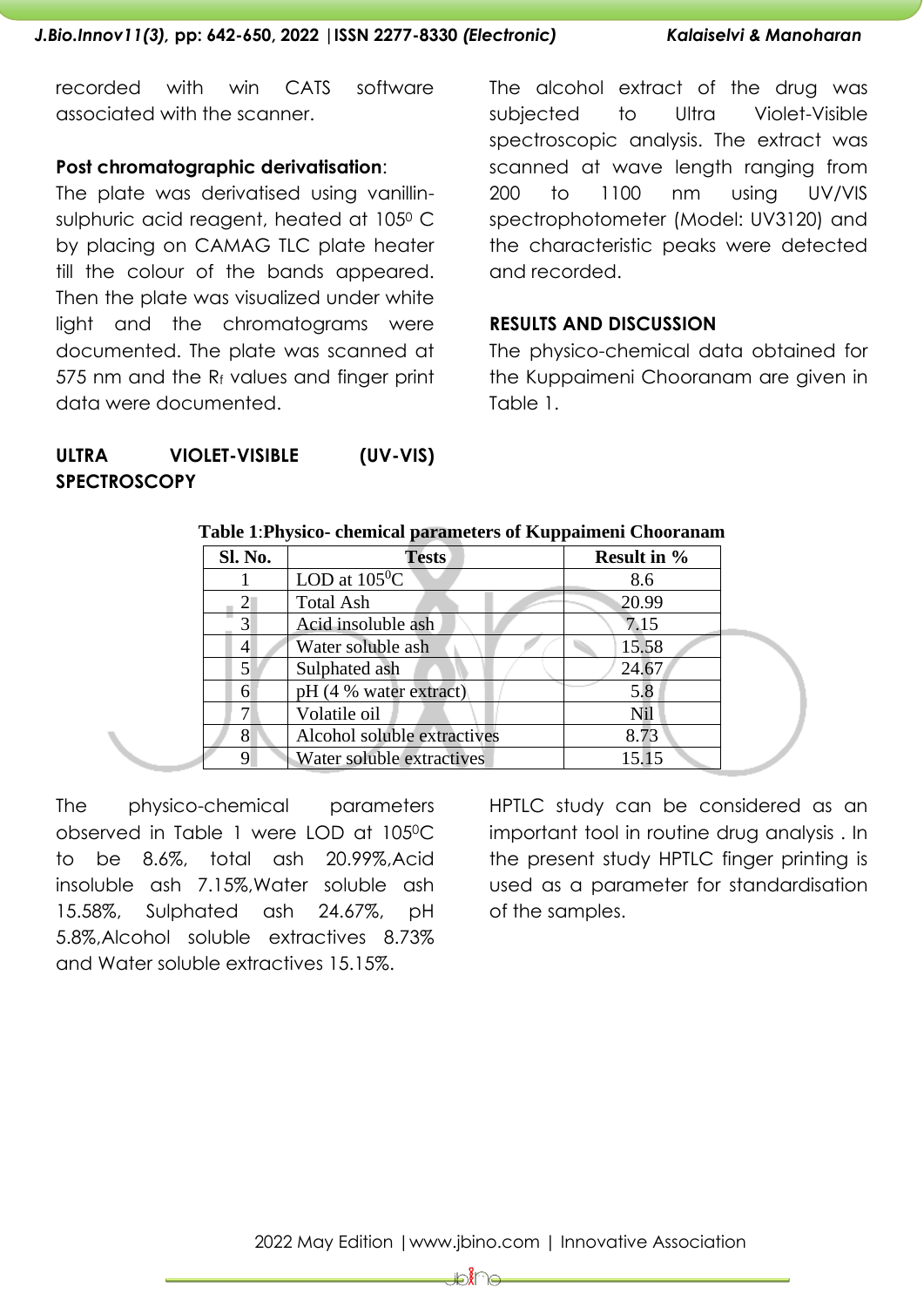### *J.Bio.Innov11(3),* **pp: 642-650, 2022 |ISSN 2277-8330** *(Electronic) Kalaiselvi & Manoharan*



**Fig. 1 :HPTLC profile of Alcohol extract of Kuppaimeni chooranam viewed in UV short; viewed in UV long; viewed in visible light after derivatisation using vanillin-sulphuric acid; Solvent system: Toluene: Ethyl acetate - 5:2; Volume applied; Track 1- 5 µl: Track 2 – 10 µl.**



2022 May Edition |www.jbino.com | Innovative Association

⊫∭a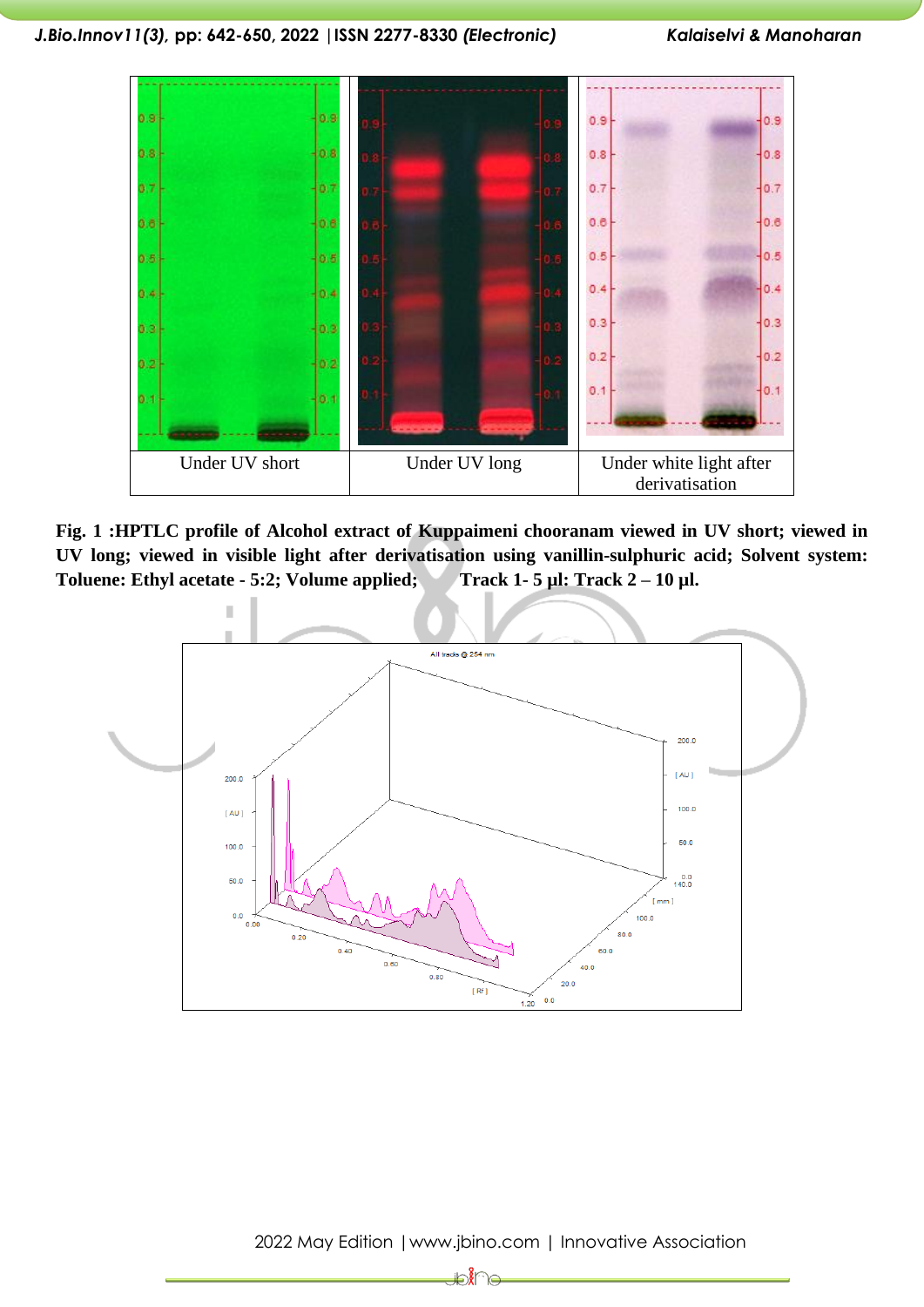

**Fig .2.a. HPTLC finger print profile of 5 µl and 10 µl of Alcohol extract of Kuppaimeni chooranam at 254 nm.**



2022 May Edition |www.jbino.com | Innovative Association

₽₩⊌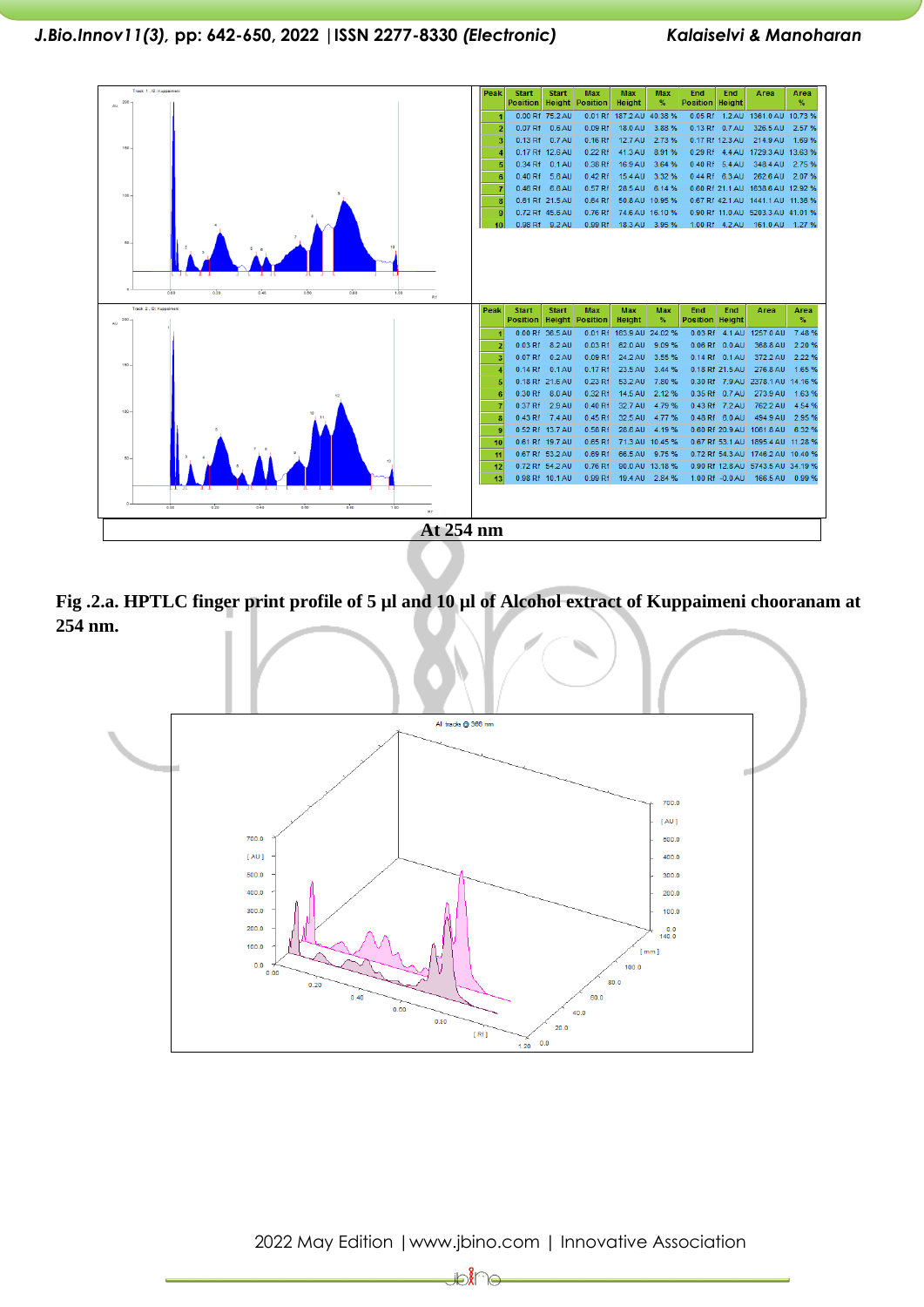### *J.Bio.Innov11(3),* **pp: 642-650, 2022 |ISSN 2277-8330** *(Electronic) Kalaiselvi & Manoharan*



**Fig .2.b.HPTLC finger print profile of 5 µl and 10 µl of Alcohol extract of Kuppaimeni chooranam at 366 nm.**



2022 May Edition |www.jbino.com | Innovative Association

D. 19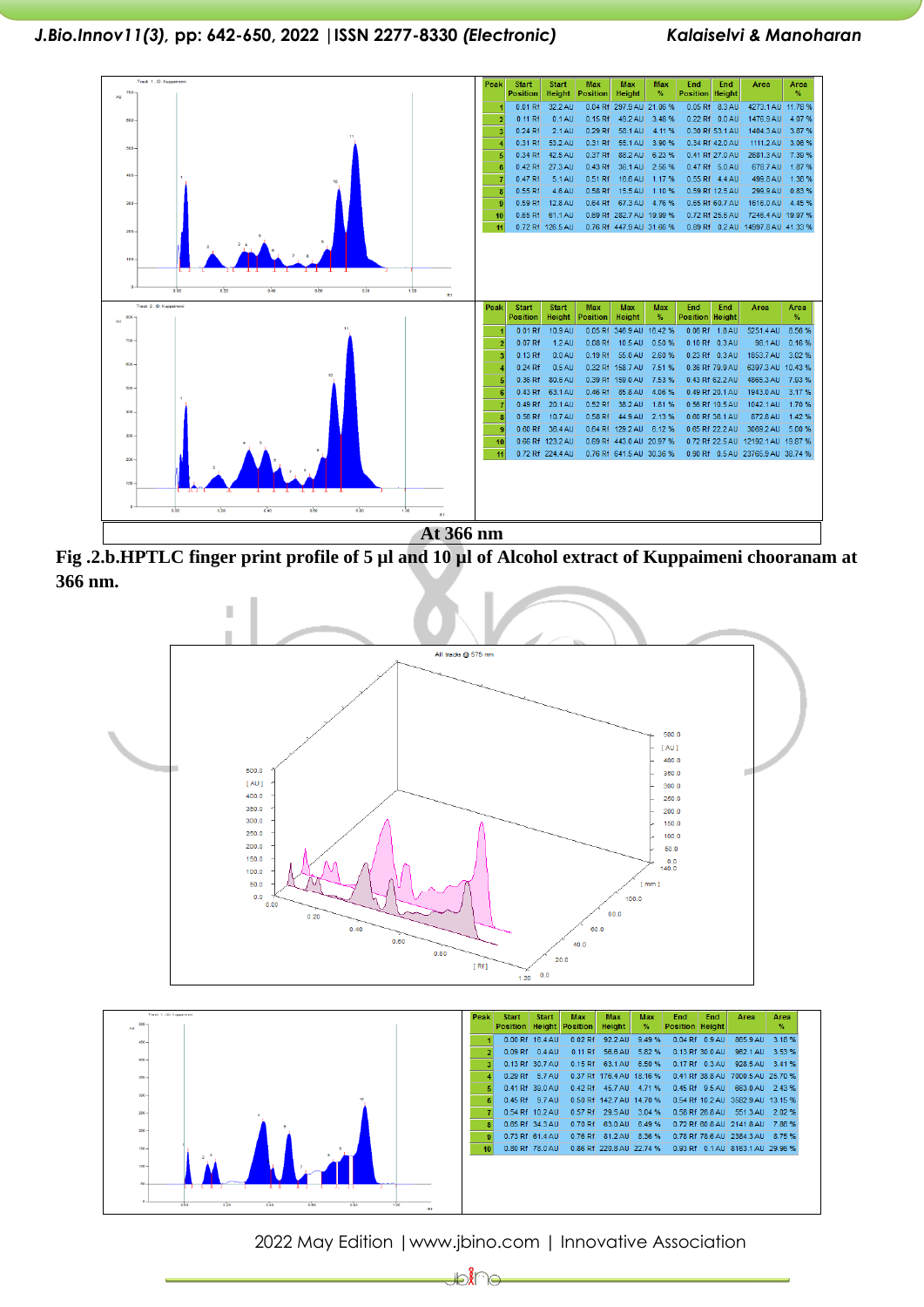



The HPTLC fingerprinting pattern of alcohol extract of Kuppaimeni Chooranam was developed at 254 nm,366nm and at 575nm after derivatisation with vanillin-sulphuric acid. The solvent system- Toluene:Ethyl acetate- 5:2 effectively resolved the chemical constituents in the alcohol extract of KC. HPTLC photo documentation profile of alcohol extract of leaf of the plant at 254nm,366nm and after derivatisation is given in Fig.1 and the finger printing profile and the Rf value and percentage area of the peaks are shown in Fig.2.a, Fig.2.b. and Fig.2.c. From Fig 2.a. it can be observed that 12 bands appeared at 254 nm with Rf 0.03,0.09, 0.17, 0.23,0.32,0.40, 0.45,0.58,0.65,0.69,0.76

and 0.99 out of which Rf value at 0.76 has maximum area of 34.19% indicating the presence of highest concentration of the phytoconstituent. From Fig 2.b. it can be observed that 10 bands appeared at 366 nm with Rf 0.08,0.19,0.32,0.39,0.46,0.52,0.58,0.64,0.69 and 0.76 out of which Rf value at 0.76 has maximum area of 38.74% . From Fig 2.c. it can be observed that 8 bands appeared at 575nm after derivatisation with Rf 0.12,0.16,0.25,0.41,0.49,0.62,0.70 and 0.86 out of which Rf value at 0.86 has maximum area of 40.00%. These results implies that the chemical constituents were present in significant quantity in Kuppaimeni chooranam.

⊯ar ੇ⊂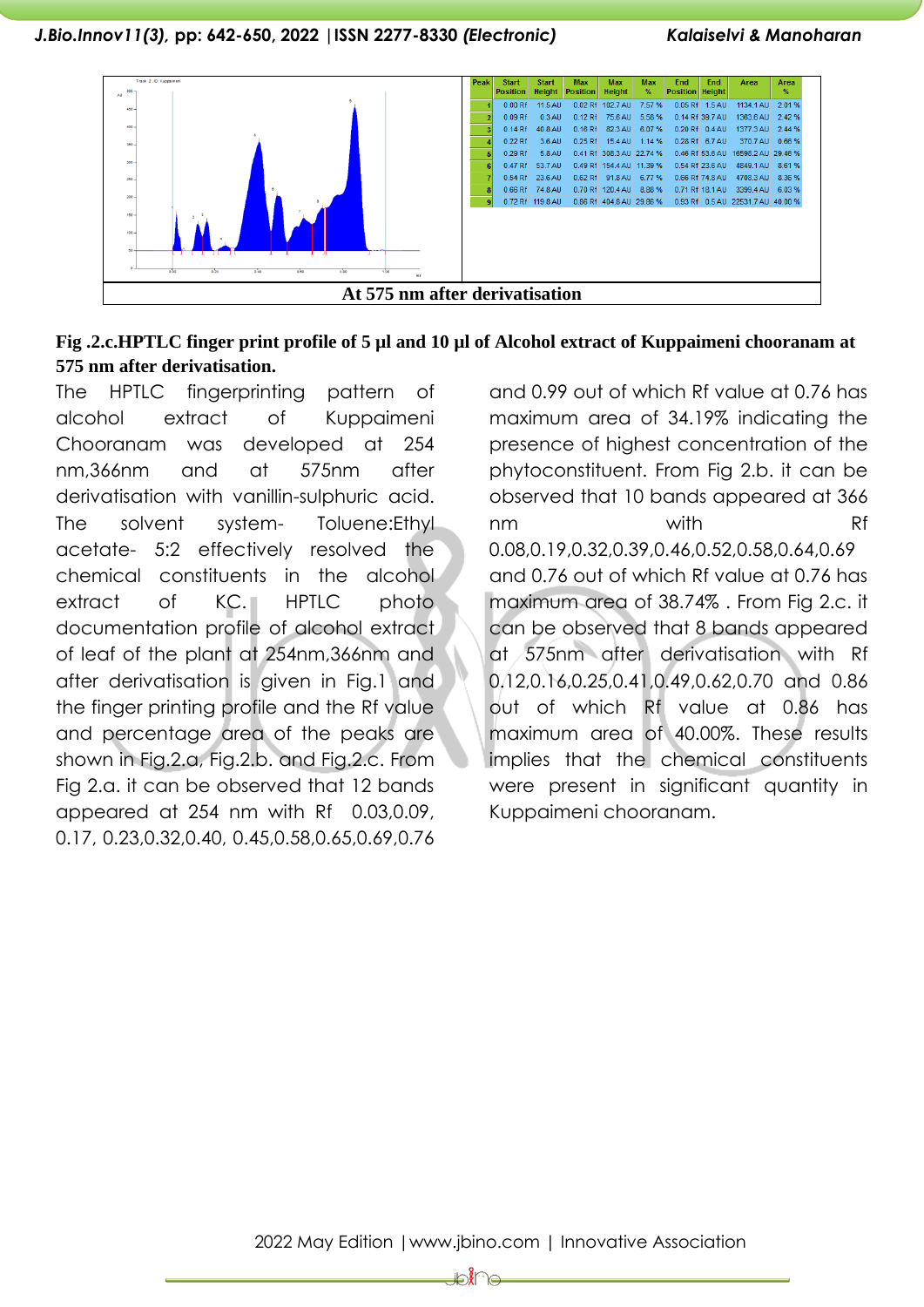

#### **UV- Visible Spectroscopy**

#### **Fig.3:Ultra Violet-Visible Spectrum of alcohol extract of Kuppaimeni Chooranam (KC)**

The UV-Vis spectrum of alcohol extract of Kuppaimeni Chooranam (KC) are shown in Fig.3. The qualitative UV-Vis spectrum of the extract was recorded from wavelength 200-1100nm. The spectrum obtained can be considered unique for alcohol extract of KC.

# **CONCLUSION**

The plant *Acalypha indica* Linn is having an important role in siddha system of medicine for the treatment of Iraippu irumal(Bronchial Asthma).The physicochemical parameters observed were LOD at 105<sup>o</sup>C to be 8.6%, total ash 20.99%,Acid insoluble ash 7.15%,Water soluble ash 15.58%, Sulphated ash 24.67%, pH 5.8%,Alcohol soluble extractives 8.73% and Water soluble extractives 15.15%. The HPTLC fingerprinting pattern of alcohol extract of Kuppaimeni Chooranam have shown peak of Rf value 0.76 at 254nm, Rf value 0.76 at 366nm and Rf value 0.86 at 575nm after derivatisation. The qualitative UV-Vis spectrum of the extract was

recorded from wavelength 200-1100nm. Thus, present study provides information about the concentration of phytoconstituents present. The physicochemical parameters,HPTLC chromatogram and UV visible spectrum obtained from this study helps in the correct identification, standardization and quality control.

#### **ACKNOWLEDGEMENT**

The Author is grateful to Siddha Regional Research Institute, Poojappura, Thiruvananthapuram, kerala and Prof. Dr. A. Manoharan ,Professor & HOD,Government Siddha Medical College, Palayamkottai for his valuable guidance and completion of my Research work.

2022 May Edition |www.jbino.com | Innovative Association